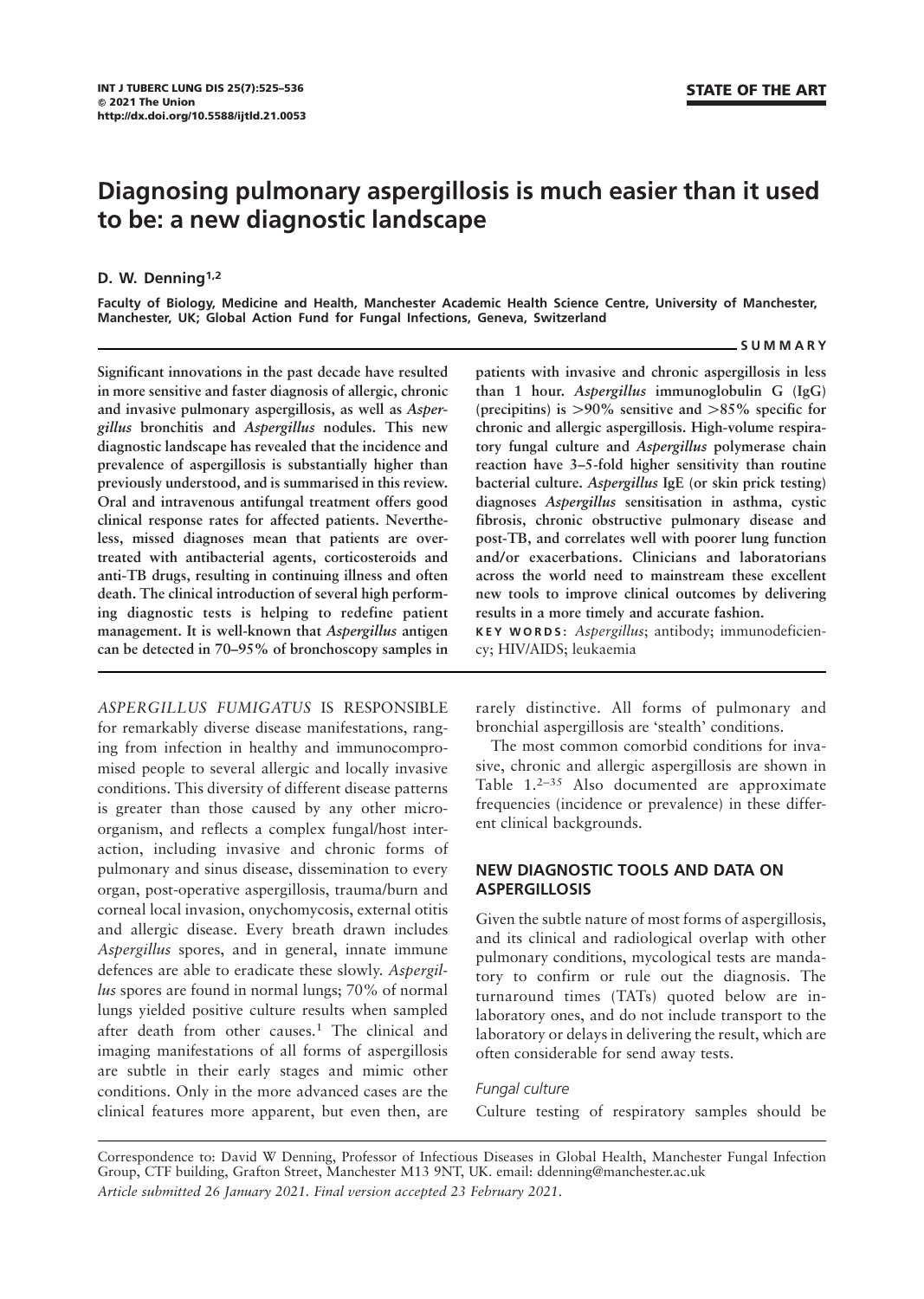| Entity                                                | Comorbid condition                                                                     | Frequency in<br>that condition                   | Comment                                                                                                                             | Reference |
|-------------------------------------------------------|----------------------------------------------------------------------------------------|--------------------------------------------------|-------------------------------------------------------------------------------------------------------------------------------------|-----------|
| Community-acquired<br>Aspergillus pneumonia           | Influenza, COPD, diabetes,<br>mild immunosuppression                                   | Uncommon                                         | Difficult to document as<br>diagnostic approach unclear                                                                             | 2         |
| Chronic                                               | TB and NTM infection                                                                   | $\sim$ 10%                                       | Co-infection and post-TB most<br>common                                                                                             | 3, 4      |
|                                                       | COPD                                                                                   | $< 1\%$                                          |                                                                                                                                     | 5         |
|                                                       | Sarcoidosis                                                                            | $\sim$ 4%                                        |                                                                                                                                     | 6, 7      |
|                                                       | Lung cancer surgery                                                                    | 3.5%                                             | Cumulative incidence after 10<br>years                                                                                              | 8         |
|                                                       | Asthma, ABPA                                                                           | < 5%                                             | Uncertain                                                                                                                           | 9         |
|                                                       | Pneumothorax                                                                           | ?                                                | No follow-up study published;<br>probably rare and linked to<br>bullae                                                              | 10        |
| ABPA*                                                 | Adult asthma                                                                           | $0.7 - 5\%$                                      | More common in the Indian<br>subcontinent                                                                                           | 11, 12    |
|                                                       | Childhood asthma                                                                       | ?                                                | Described in several case series<br>in India                                                                                        | 13, 14    |
|                                                       | Cystic fibrosis                                                                        | 10-25%                                           | Peak risk period is late teenage<br>years or early adulthood                                                                        | 15        |
| Severe asthma with<br>fungal sensitisation*           | Severe asthma in adults                                                                | 30-70%                                           | Prevalence depends on which<br>fungi are tested for and the<br>definition of severe asthma                                          | 16        |
| Aspergillus sensitisation<br>Aspergillus colonisation | COPD exacerbations                                                                     | Doubles hospitalisations,<br>increases mortality | Airborne fungal sensitisation<br>and home exposure in South<br>East Asia strongly linked to<br>hospital admission and worse<br>COPD | 17, 18    |
| Aspergillus bronchitis                                | Bronchiectasis and cystic<br>fibrosis                                                  | 30% in cystic fibrosis                           | Data are evolving and<br>incomplete                                                                                                 | 19        |
| Extrinsic allergic alveolitis                         | Occupational exposure                                                                  | Industry-specific                                | Malt worker's lung, tobacco<br>worker's lung; occupational<br>asthma may be induced by<br>fungal exposures                          | 20        |
| Invasive                                              | Leukaemia and lymphoma,<br>multiple myeloma,<br>myelodysplasia                         | $2 - 15%$                                        | Primarily linked to neutropenia,<br>corticosteroids and ibrutinib;<br>reduced by prophylaxis                                        | $21 - 23$ |
|                                                       | Transplantation                                                                        | $0.5 - 26%$                                      | Airways disease most common<br>in lung transplantation;<br>linked to GvHD in allogeneic<br><b>HSCT</b>                              | 21        |
|                                                       | ICU patients                                                                           | $1 - 12%$                                        | Most common in influenza (8-<br>24%), COVID-19 (~20%)<br>and medical patients                                                       | $24 - 28$ |
|                                                       | Lung cancer                                                                            | 2.6%                                             | Many probably sub-acute<br>invasive                                                                                                 | 29        |
|                                                       | Autoimmune disorders such<br>as SLE                                                    | $<$ 4%                                           | Especially linked with<br>corticosteroid and other<br>immunocompromising<br>treatments                                              | 30,31     |
|                                                       | COPD admissions to<br>hospital                                                         | $1.3 - 3.9%$                                     | Some cases linked to oral<br>corticosteroid use                                                                                     | 5         |
|                                                       | Liver failure                                                                          | $5 - 14%$                                        | Partially linked to corticosteroids                                                                                                 | 21, 32    |
|                                                       | Severe fever with<br>thrombocytopenia<br>syndrome                                      | 20%                                              | Tick-borne infection in<br>Northeast Asia                                                                                           | 33        |
|                                                       | <b>HIV/AIDS</b>                                                                        | $\sim$ 4%                                        | Advanced disease,<br>corticosteroids and                                                                                            | 34,35     |
|                                                       | Chronic granulomatous<br>disease and other primary<br>immune deficiencies <sup>+</sup> | $\sim$ 40% lifetime risk                         | neutropenia<br>Lifelong prophylaxis reduces risk                                                                                    | 21        |

Table 1 Manifestations of pulmonary aspergillosis and their approximate incidence and prevalence in different patient groups

\* Also known collectively as fungal asthma, a catch-all term for several entities linking fungal allergy/sensitisation and airway infection with worse asthma.<br><sup>†</sup> Other primary immunodeficiency disorders with moderate or h

hyper-immunoglobulin E syndrome, MonoMAC syndrome due to defects in GATA2 and other even rarer disorders. COPD = chronic obstructive pulmonary disease; NTM = non-tuberculous mycobacteria; ABPA = allergic bronchopulmonary aspergillosis; GvHD = graft versus host disease; HSCT = haematopoetic stem cell transplant; ICU = intensive care unit; SLE = systemic lupus erythematous

performed on fungal (not bacterial) media, as the yield is 30% higher for Aspergillus (Table 2).<sup>36</sup> As overall culture positivity rates in all forms of aspergillosis are under 30% with standard fungal culture techniques,37,38 these cannot be used to exclude infection. High-volume culture techniques boost culture-positive rates by at least three-fold.<sup>39</sup> Bronchoalveolar lavage fluid (BAL) is inferior to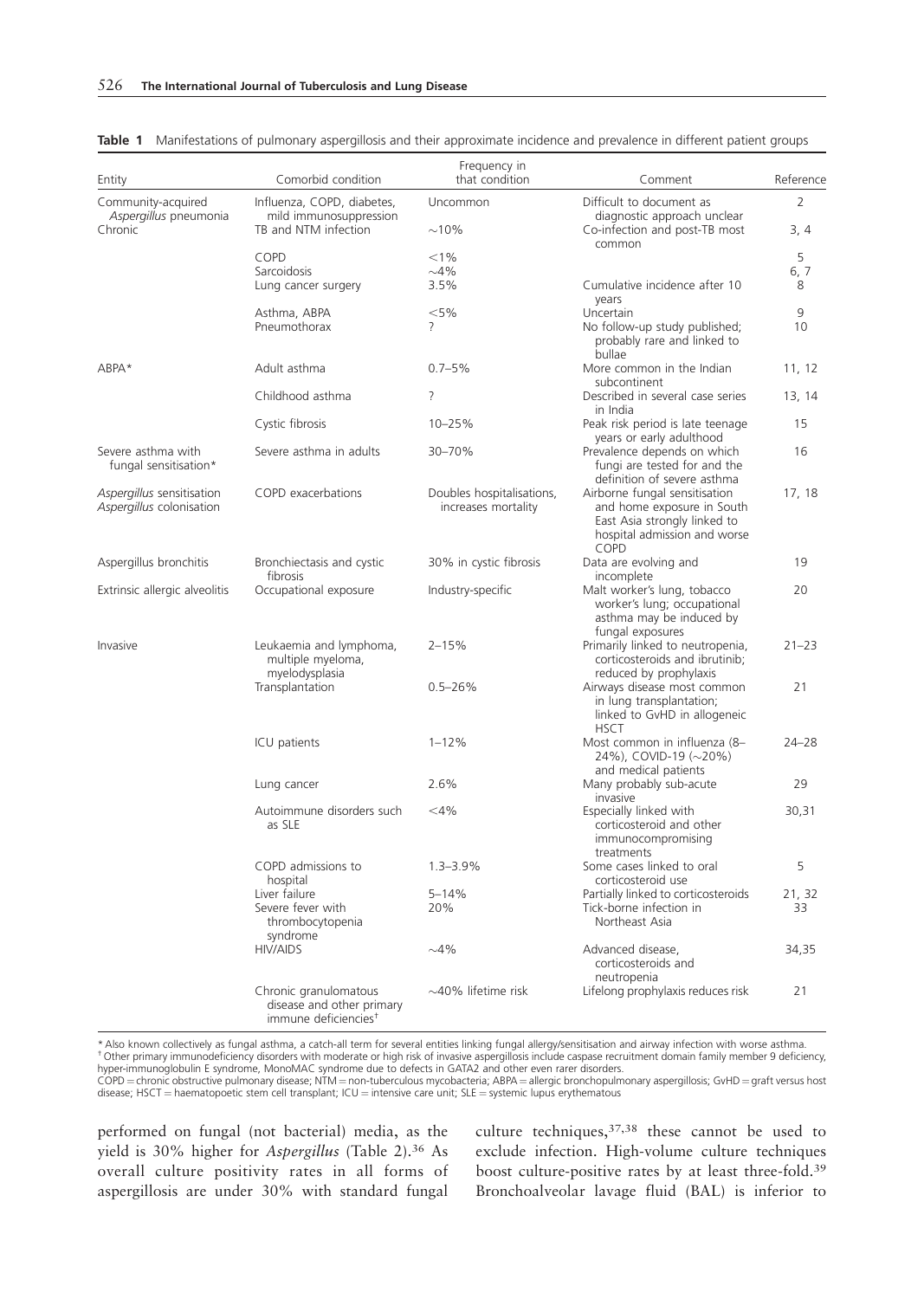| Test                                   | Turnaround<br>time<br>(hours) | Acute<br>invasive<br>(9/0) | Sub-acute<br>invasive<br>(%) | Chronic<br>cavitary<br>(%) | <b>Aspergillus</b><br>nodule<br>(%) | Allergic<br>(9/0)    | Aspergillus<br>bronchitis<br>(%) |
|----------------------------------------|-------------------------------|----------------------------|------------------------------|----------------------------|-------------------------------------|----------------------|----------------------------------|
| Culture on respiratory samples         | 48-96                         | $<$ 30*                    | $<$ 30*                      | $30$                       | $<$ 10                              | $30$                 | $\sim$ 80 $^{\dagger}$           |
| Microscopy on respiratory samples      | $<$ 6                         | $<$ 10                     | $<$ 10                       | $<$ 10                     | $<$ 5                               | ${<}25$ <sup>+</sup> | $?10 - 25$                       |
| Antigen on BAL                         | $2 - 48^5$                    | $70 - 95$ <sup>+</sup>     | $70 - 90^+$                  | $\sim75^{+}$               | <b>ND</b>                           | <b>ND</b>            | <b>ND</b>                        |
| Antigen on serum                       | $2 - 48^5$                    | $20 - 80 + 1$              | $?20 - 30$                   | $10 - 65$                  | <b>ND</b>                           | <b>ND</b>            | <b>ND</b>                        |
| IgG antibody                           | 48-96                         | $<$ 25                     | $730 - 60$                   | $80 - 90^{+}$              | 65                                  | $80 - 90^+$          | $60 - 80$ <sup>+</sup>           |
| IgE antibody                           | 48-96                         | <b>ND</b>                  | <b>ND</b>                    | $60 - 70$                  | <b>ND</b>                           | $90 - 100^+$         | <b>ND</b>                        |
| Beta-D-glucan on serum                 | 2–48#                         | $50 - 75$                  | <b>ND</b>                    | $\sim$ 20–75               | <b>ND</b>                           | $<$ 5                |                                  |
| Aspergillus PCR on respiratory samples | $24 - 72$                     | $75 - 90^+$                | $75 - 90^+$                  | $\sim$ 60                  | <b>ND</b>                           | $\sim$ 60            | $\sim75^{+}$                     |
| Aspergillus PCR on serum/blood         | $24 - 72$                     | $60 - 80 + 1$              | ND.                          | $<$ 20                     | <b>ND</b>                           | <b>ND</b>            | <b>ND</b>                        |

|  |  |  |  |  |  |  |  |  | <b>Table 2</b> Diagnostic sensitivity of rapid tests for aspergillosis (all figures are rounded for ease of comprehension) |
|--|--|--|--|--|--|--|--|--|----------------------------------------------------------------------------------------------------------------------------|
|--|--|--|--|--|--|--|--|--|----------------------------------------------------------------------------------------------------------------------------|

\* Yield may be higher in COPD patients with invasive aspergillosis– not carefully studied.

† Best tests to request in these clinical circumstances.

Sputum plugs from ABPA usually show fungal hyphae, eosinophils and Charcot-Leyden crystals.

§ Lateral flow antigen tests are quick. Single-sample Aspergillus ELISA is <2 hours, other ELISA assays are batched.<br>¶Highest sensitivity in profoundly neutropenic patients without mould-active prophylaxis.

# Single-sample assays are quicker, otherwise batch tested.

BAL = broncholaveolar lavage; ND = no data; Ig = immunoglobulin; PCR = polymerase chain reaction; COPD = chronic obstructive pulmonary disease; ABPA = allergic bronchopulmonary aspergillosis;  $ELSA =$ enzyme-linked immunosorbent assay.

bronchial aspirate and sputum obtained pre- or postbronchoscopy,<sup>40</sup> indicating that most Aspergillus resides in the larger airways, not the alveoli, unlike cytomegalovirus and Pneumocystis jirovecii. The more samples submitted, the higher the yield, which may go up to  $\sim 60\%$ .<sup>41</sup> Culture rates in chronic obstructive pulmonary disease (COPD) patients may be higher, as airway macrophages and epithelial cells are poor at destroying ingested spores in these patients.42 There is no relationship between colony counts and severity of disease:<sup>43</sup> a single colony can reflect rapidly invasive aspergillosis,<sup>44</sup> whereas high colony counts may signal tracheobronchitis rather than parenchymal disease. Blood cultures are almost always negative for Aspergillus.<sup>45</sup> Positive cultures can be tested for azole resistance. Culture TAT is usually 48–96 h.

#### **Microscopy**

The most rapid methodology for direct microscopy is the fluorescent brightener and microscope; slides can be scanned in under 3 min by an experienced technician.46 Alternatives include potassium hydroxide, Gram staining and silver staining (after cytocentrifugation), all of which are probably slightly less sensitive.<sup>45</sup> Most samples are microscopy-negative; a positive is highly correlated with disease, often tracheobronchitis, but also invasive and chronic aspergillosis (Table 2). The TAT should be under 6 h.

# Aspergillus antigen

Commercially available for over 25 years, the Aspergillus galactomannan (GM) antigen enzymelinked immunosorbent assay (ELISA) from BioRad (Marnes-la-Coquette, France) is substantially more sensitive than culture or microscopy on BAL. Prior to antifungal therapy, sensitivity and specificity of GM ELISA is 80–90% for all forms of invasive aspergillosis<sup>25,28,38,47</sup> and  $\sim$ 75% for chronic pulmonary aspergillosis (CPA)<sup>48</sup> (Table 2). Blind tracheal aspiration in intensive care unit (ICU) patients has not been well studied. As sputum yields much higher GM values than serum or BAL,<sup>49</sup> an alternative cut-off to define positivity is required. Serum samples need heating before analysis. The TAT is 24–48 h.

Recently, there have been three developments in this field, which could lead to more rapid results.<sup>50,51</sup> The most recent is a single sample, 1-h semiautomated ELISA launched by Vircell (Granada, Spain). Performance appears to be similar to the long-established ELISA product sold by BioRad and more recently by Dynamiker (Tianjin, China) and Era Biology (Tianjin, China). A new lateral-flow GM assay yields a result in  $\leq 1$  h on BAL (Immy, Norman, OK, USA). The performance appears similar to the GM ELISA assay and can be read visually or with a reader. Another lateral-flow device detects a different Aspergillus antigen in  $\leq 1$  h and has a sensitivity apparently slightly less than GM, possibly because the current comparator uses GM as a gold standard (OLM Diagnostics, Newcastle, UK).

#### Aspergillus IgG and IgM antibody

Detectable Aspergillus immunoglobulin (Ig) G is the cornerstone of diagnosis of CPA<sup>52</sup> and is usually positive in allergic bronchopulmonary aspergillosis (ABPA) and Aspergillus bronchitis in asthma, cystic fibrosis and bronchiectasis patients. The value of IgM detection alone has not been fully evaluated, but it is less sensitive than IgG in CPA.<sup>53</sup> Studies in CPA show a sensitivity of Aspergillus IgG from  $\sim$  70% to >90%, depending on the assay and cut-off used.<sup>52</sup> Multiple studies from many countries have evaluated the optimum cut-offs. Compared with blood donors, the specificity of *Aspergillus* IgG assays is  $\sim$ 98%, but this falls to  $\sim$ 85% if patients with respiratory disease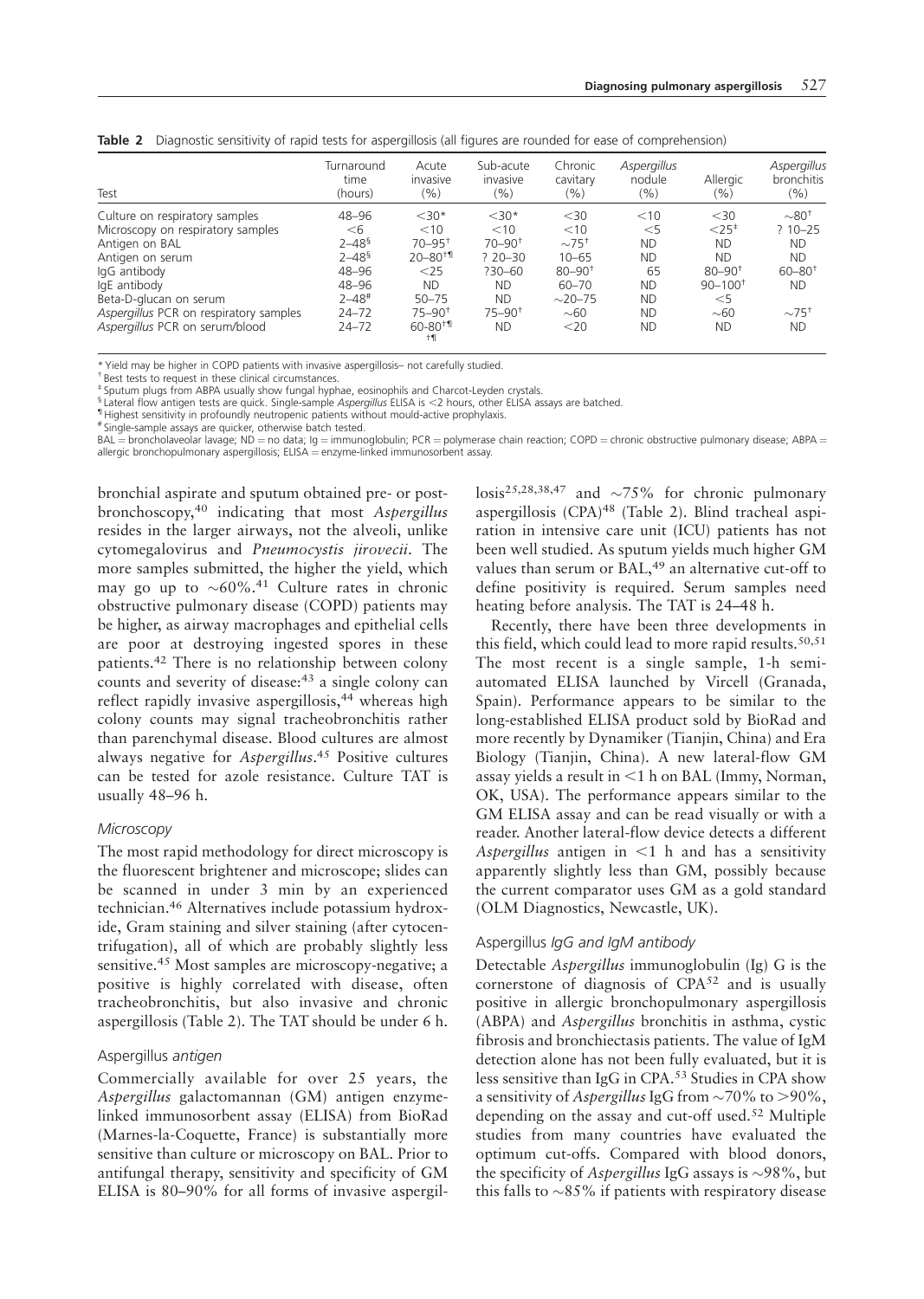are used, probably because of some true-positives for other forms of aspergillosis among 'controls'. The new lateral flow assay for both Aspergillus IgG and IgM is the best performing assay,<sup>54</sup> but is not quantitative, unlike the other assays. Counter-immunoelectrophoresis (CIE) to detect precipitins is slower and less sensitive than ELISA and lateral flow testing.55 False-negative tests in CPA are linked to subtle immune defects such as mannose-binding lectin deficiency, low natural killer or plasma cell populations and poor pneumococcal antibody responses.<sup>56</sup> Lateral flow assay TAT is  $\leq$ 1 hour, 24–72 h for ELISA and automated assays as these are usually batched, and about 7 days for CIE.

#### Aspergillus polymerase chain reaction

The challenges to providing reliable, uncontaminated, sensitive polymerase chain reaction (PCR) to detect Aspergillus spp. commercially were first overcome in 2011 with the launch of the MycAssay kit (Myconostica, Camberley, UK). Since then, several companies have brought Aspergillus PCR tests to the market with slight variations in design.46,57 With respiratory samples, as with culture, Aspergillus PCR cannot distinguish colonisation from infection, and consequently will always require clinical interpretation, supported by other diagnostic tests and imaging appearances. PCR is more sensitive than culture, depending on the DNA extraction, PCR and culture methods used. Different samples can yield different answers because fungal hyphae and DNA are not evenly distributed in respiratory samples. BAL is less sensitive than bronchial and tracheal samples, probably because of dilution.<sup>40</sup> Although the actual laboratory processes for DNA extraction and PCR only take a few hours, in practice, it takes 24–48 h to yield a result after the receipt of a sample in Cat 3 laboratory. The performance of PCR assays developed in-house may or may not adequate, including generic PCR when using targets such as internal transcribed spacer or 18S ribosomal RNA targets, with or without subsequent sequencing.<sup>56</sup>

PCR on blood or serum samples is really only useful in profoundly immunocompromised patients.<sup>58</sup> As blood tubes containing Aspergillus DNA may occasionally yield a false-positive result,<sup>59</sup> confirmation on a second sample is helpful. However, as Aspergillus DNAaemia may not be continuous, clinical correlation is required with all available data.

#### Respiratory sample acquisition

Expectorated or induced sputum can be submitted for microscopy, culture and PCR. Physiotherapy-assisted cough can yield good specimens,<sup>60</sup> as does sputum induction. Bronchoscopy is useful for inspecting the airways if tracheobronchitis is considered, and BAL testing for Aspergillus antigen the most sensitive test.

But the bronchial wash specimen is superior to BAL for culture and PCR, probably because more Aspergillus is present in the airways than in the alveoli.<sup>40</sup> Bronchial biopsy is useful for suspicious lesions, especially in tracheobronchitis,<sup>61</sup> and aspirated mucus should be submitted for microscopy or cytology, culture and histopathology.

# MANIFESTATIONS OF ASPERGILLOSIS (INCLUDING RADIOLOGY)

Brief summaries of each major entity are provided below. The severity of clinical features varies substantially. Early in the disease, there are no symptoms and imaging findings are minor, or easily mistaken for other conditions. Physical examination of the chest may be abnormal, but any signs heard are rarely specific to any form of aspergillosis, except for a monophonic wheeze, which is a rare but characteristic sign of invasive Aspergillus tracheobronchitis.

#### Community-acquired Aspergillus pneumonia

This uncommon disorder is linked to massive airborne exposures and sometimes, influenza or a recent course of corticosteroids.<sup>2</sup> The exposure history includes bark chippings, waste disposal, extensive cleaning of damp properties, composting and gardening. Patients have occasionally had influenza. Fever, anorexia, cough and breathlessness are typical, with no improvement with antibacterial agents. Patients usually present acutely with 'pneumonia' (usually consolidation which cavitates) or a bilateral miliary or nodular pattern which is very unusual. Undetected, severe disease is rapidly fatal; sub-acute community-acquired Aspergillus pneumonia may resolve or develop into CPA.

#### Invasive pulmonary aspergillosis

Early clinical features are mostly absent, but patients may have fever, dry cough, chest discomfort and malaise.21,22 Occasional patients produce sputum or have haemoptysis. Other patients present with nonpulmonary features such as stroke or rhinosinusitis. Patients with sub-acute invasive pulmonary aspergillosis have clinical and radiological features for 4–12 weeks, and are almost always symptomatic with the above features plus weight loss, anorexia and fatigue.52,62 Inflammatory markers may or may not be raised.

Chest X-ray (CXR) is falsely negative in at least 10% of patients; computed tomography (CT) is a much better investigation. Contrast has often not been used to avoid the possibility of nephrotoxicity, but recent work shows that contrast is valuable because vessel occlusion can be seen.<sup>63</sup> This radiological sign is useful in both neutropenic and nonneutropenic patients, but will not be discriminatory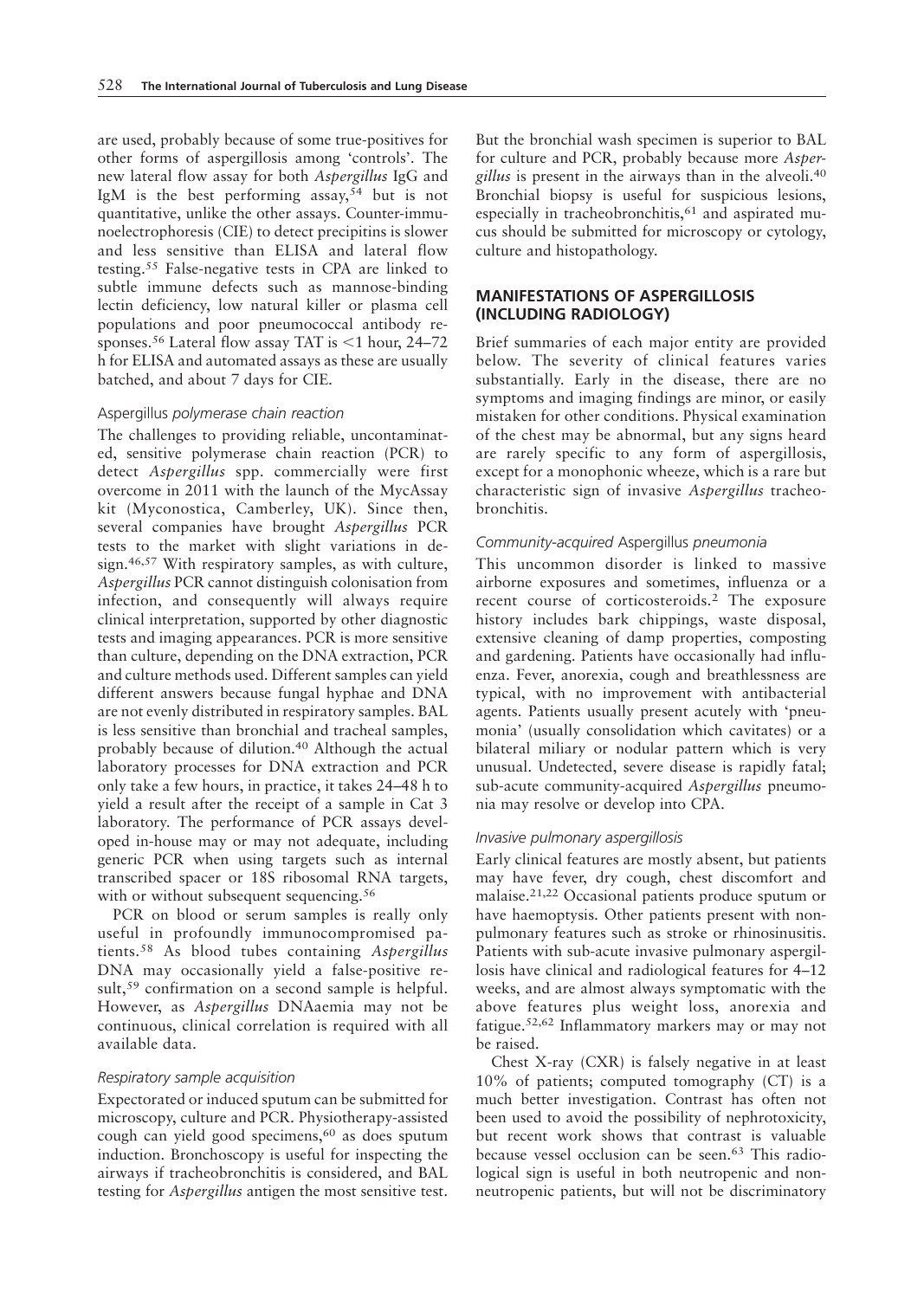

Figure 1 Radiological examples of different patterns of aspergillosis. A) Chest X-ray of a patient with left upper lobe consolidation typical of pneumonia, but actually invasive aspergillosis. **B)** CT scan of the thorax in the same patient as  $A$ ), only 2 days apart showing dense consolidation of the posterior segment of the left upper lobe, sharply demarcated by the fissure, a sharp edge against the pleura and anterior ground glass appearance, typical of invasive aspergillosis. C) Right upper lobe cavitary lesion of chronic pulmonary aspergillosis. D) Thick walled cavity containing fungal material (a very small aspergilloma) adjacent to enlarged and thickened airways and one very small cavity posteriorly. Highly characteristic appearance of chronic pulmonary aspergillosis, although no pleural thickening it does not abut the pleura. E) Aspergillus nodule in an emphysematous lung, one of two in this patient, diagnosed using biopsy. F) Severe bronchiectasis of long-standing ABPA with focal areas of distal consolidation or airway obstruction in the inferior lingular segment during an exacerbation.  $CT =$  computed tomography; ABPA = allergic bronchopulmonary aspergillosis.

in Covid-19 patients, who often have intrapulmonary infarction.<sup>28</sup> Bilateral findings are a strong clue to the diagnosis of invasive aspergillosis. Nodules, some with cavitation or with surrounding ground glass (halo sign), are most common, but areas of nonspecific consolidation are also common (Figure 1A and B). Pleural effusions are rare, but useful if present, as they can be sampled for Aspergillus antigen.

# Chronic pulmonary aspergillosis

Patients with Aspergillus nodules and simple aspergilloma usually have no specific symptoms for aspergillosis.52,64 Early symptoms of cavitary CPA may be minor and inconsistent with radiological appearances, which often appear more severe. Symptoms of cavitary CPA may be systemic (weight loss, marked fatigue, rarely fever and/or night sweats) or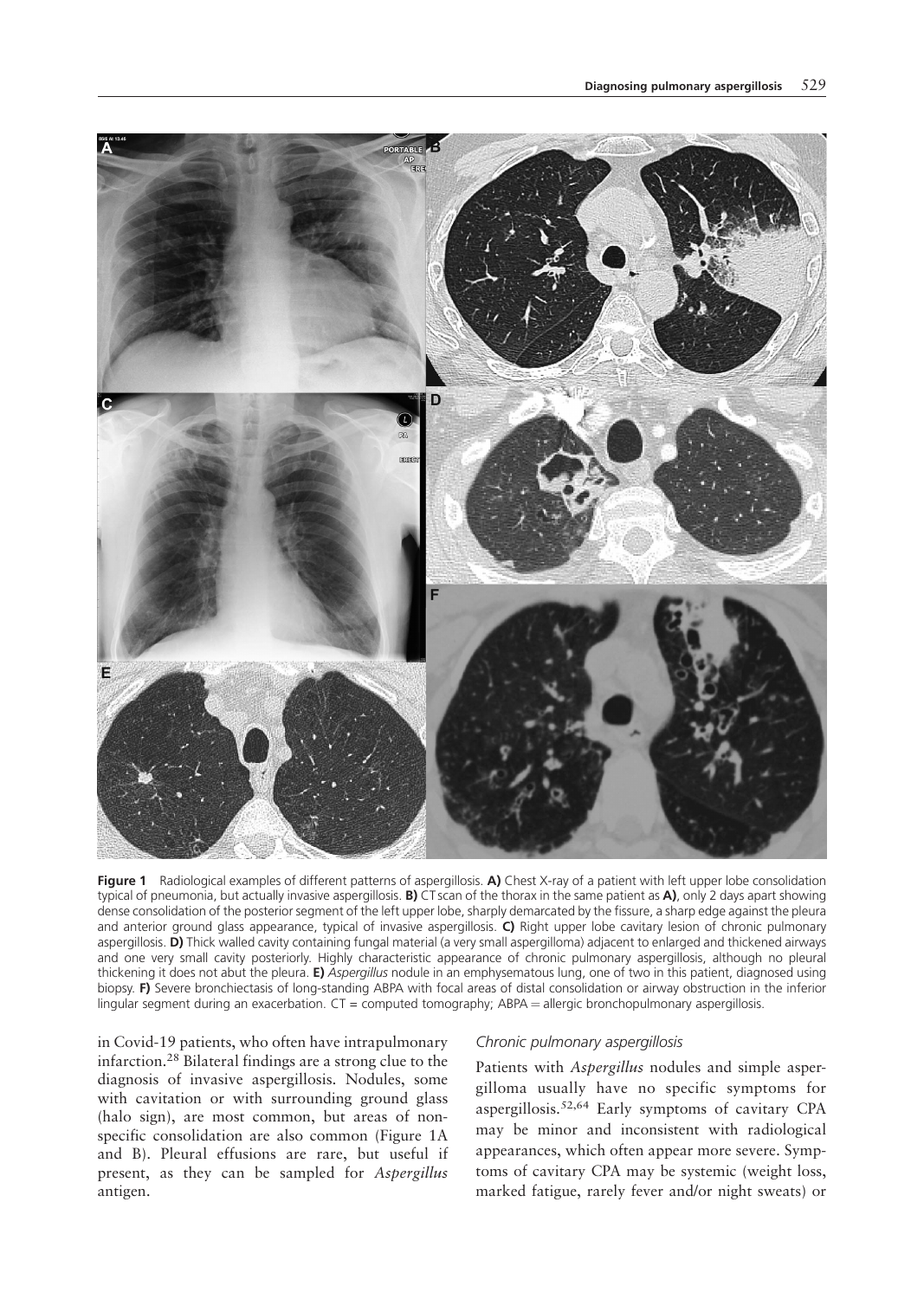

Figure 2 An example of left-sided fibrosing CPA (destroyed lung) from long-standing CPA. CPA = chronic pulmonary aspergillosis.

pulmonary (cough, haemoptysis, chest discomfort and/or breathlessness), or any combination of these. Fatigue is often profound. Symptoms typically fluctuate minimally while gradually progressing over the course of weeks to months. Multiple treatments are usually attempted with little respite. Concomitant bacterial infection is common, with slight improvement with antibiotics noted. Patients with fibrosing CPA are breathless on exertion, and usually systemically unwell.<sup>64</sup> Inflammatory markers may or may not be raised.

Aspergillus nodules may be single or multiple (Figure 1E).<sup>64</sup> They are increasingly being recognised during screening for lung cancer. They are most often found on a background of COPD, asthma that has required courses of oral corticosteroids or rheumatoid arthritis. They usually show low to moderate fluorodeoxyglucose uptake on positron emission tomography.

Simple aspergilloma is always unilateral and nonprogressive and sometimes found incidentally. Some patients present with haemoptysis, wheeze or cough. A cavitary lesion with a fungal ball showing an air crescent on CXR or CT is typical. Fungal ball mobility is no longer a criterion for diagnosis.

In cavitary CPA,  $>40\%$  of patients have bilateral abnormalities,<sup>65</sup> and the upper lobes are involved in

 $>85\%$  of cases. The cardinal features of cavitary CPA are one or more cavities, which expand or coalesce over time, usually have thick walls, pleural thickening and pericavitary infiltrates (Figure 1C and  $D$ ).<sup>51</sup> On CT scan, the inside of the cavity shows irregularity of the inner cavity wall (which is fungal growth) or a fungal ball or non-descript contents, occasionally a fluid level.<sup>66</sup> The presence of a fungal ball or aspergilloma is a late feature of CPA.<sup>65</sup> Fat ingress adjacent to pleural thickening is common, as is associated bronchiectasis. Effective therapy reduces the thickness of cavity walls, peri-cavitary infiltrates and pleural thickening. Cavitary CPA can progress to fibrosing CPA (Figure 2), $67$  involving two or more lobes, usually with some persistent cavitation and often an aspergilloma.

#### Allergic bronchopulmonary aspergillosis

In patients with asthma, ABPA presents in several ways,41,68 the most common presentation being poorly controlled asthma and cough. Some patients present with typical symptoms of bronchiectasis with productive cough and green sputum. A remarkable presentation is the production of brown plugs, described variously as 'slugs' or 'peas' or 'jelly babies'. Occasional patients present with 'pneumonia', having an infiltrate on their CXR, but without being as systemically ill as the CXR might suggest. Profound fatigue, faint rash or worse eczema, or a surprise finding at bronchoscopy of mucous plugging are occasional presentations. Positive sputum cultures for bacteria are common and can be misleading.

In cystic fibrosis, an exacerbation that does not remit with systemic antibiotics, sometimes with a new infiltrate is the most common presentation of ABPA,15,69 but often the diagnosis is made by screening using total IgE or Aspergillus IgE. Forced expiratory volume in 1 sec  $(FEV_1)$  is usually substantially reduced in an ABPA exacerbation.

Occasional patients present with ABPA who do not have asthma or cystic fibrosis. Some are heterozygous for a cystic fibrosis transmembrane receptor (CFTR) gene abnormality or have a rare and mild CFTR defect and late-onset cystic fibrosis.<sup>70</sup> Some patients with a very similar syndrome to ABPA are allergic to other fungi, an entity called allergic bronchopulmonary mycosis.<sup>71</sup>

Patients with ABPA may have normal CXR, but more often have bronchiectasis or an infiltrate.<sup>72</sup> Bronchiectasis was previously thought to be more central, but may be seen anywhere, and becomes more prominent in an area previously affected by mucous plugging. A highly characteristic feature of ABPA is hyper-attenuated mucus, best seen on CT bone windows.71,72 Patients may manifest ABPA together with a form of CPA with pleural thickening and peripheral fibrosis at presentation or years later.<sup>9</sup>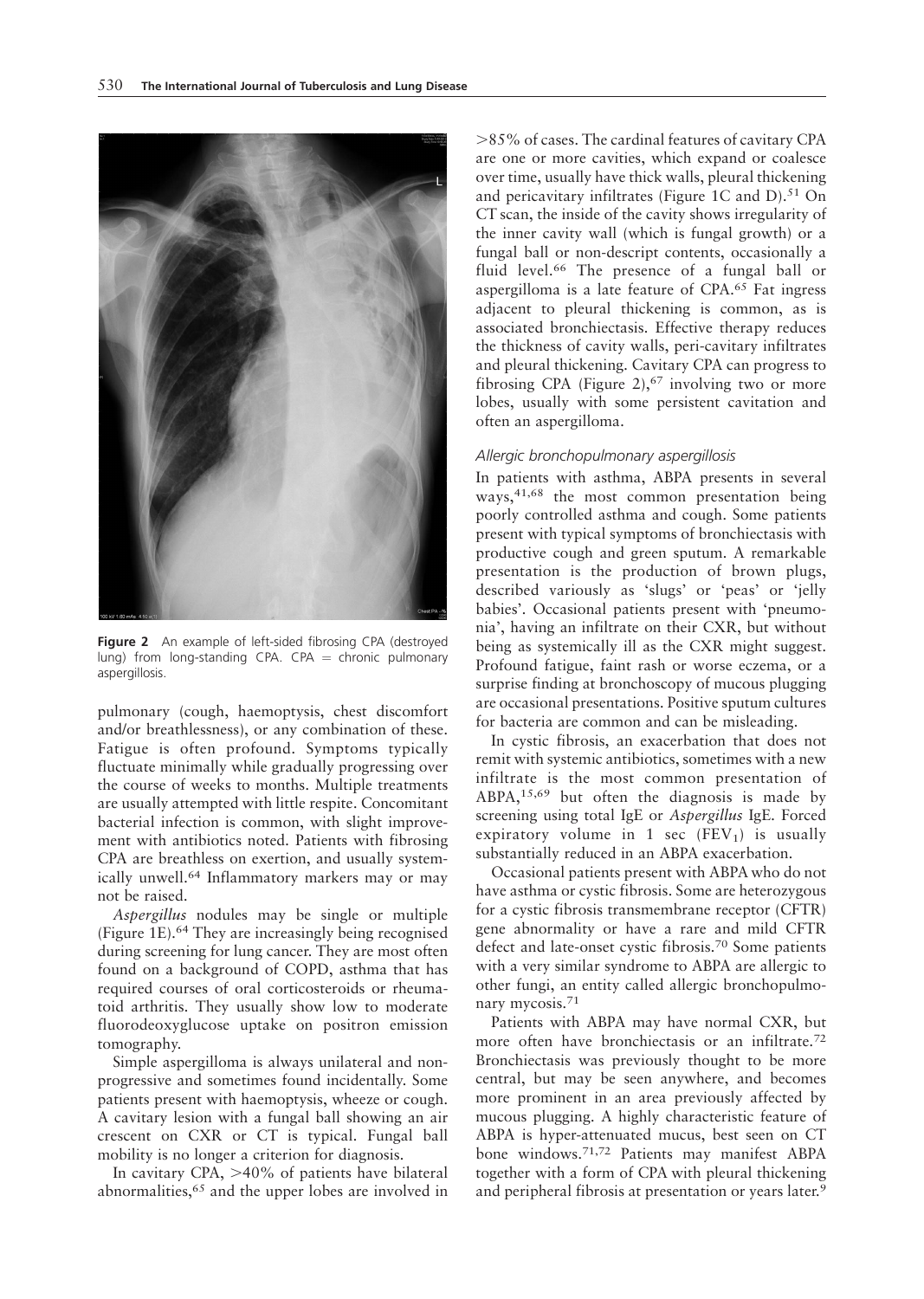# Aspergillus sensitisation

Aspergillus sensitisation is defined by Aspergillus IgE, detectable in serum or on positive skin prick testing.5,17,73 Sensitisation to Aspergillus fumigatus is usually (but not always) accompanied by sensitisation to multiple other allergens, some airborne fungi. A. fumigatus has about 60 IgE-binding proteins, some of which cross-react with other organisms, including homologous human proteins.74,75

The most common groups to manifest Aspergillus sensitisation are patients with ABPA (100%) by definition), severe asthma (30–70%), COPD  $(35-55\%),$  cured TB  $(\sim30\%),$  bronchiectasis  $(\sim30\%)$ , cystic fibrosis  $(\sim40\%)$  and CPA (~70%).5,15,17,20,68,69,71,73 In most cases, Aspergillus sensitisation is linked to worse lung function and/or more exacerbations. There is no radiological correlate for Aspergillus sensitisation, and it is not directly linked to airway or lung infection with Aspergillus or Aspergillus IgG positivity.

# Severe asthma with fungal sensitisation

By definition (of which there are several), these patients have severe asthma, usually poorly controlled, with fungal sensitisation.<sup>76</sup> Their presentation is with moderate or severe asthma symptoms, exacerbations, including hospitalisation and ICU admission and associated low mood. Many are chronically unwell and effectively disabled by their asthma. It is uncommon for these patients to have bronchiectasis – bronchial wall thickening is more common on CT scanning. Some have eosinophilic asthma, but as corticosteroid usage is often high, this may be long in the past. They do not produce brown sputum plugs.

The radiology is not distinctive: these patients do not present with infiltrates, mucous obstruction or marked bronchiectasis as ABPA does.

#### Aspergillus bronchitis

Patients with Aspergillus bronchitis present in two ways, primarily with productive cough and breathlessness, and almost all grow bacteria in their sputum alongside Aspergillus.<sup>19</sup> First, they present with recurrent bronchitis or chest infections, which only partially clear with antibacterial therapy. Second, they present with thick tenacious sputum, violent cough and sometimes acute dyspnoea. Most, but not all, have bronchiectasis and are not immunocompromised. A similar, but often acute presentation in immunocompromised patients, is referred to as obstructing bronchial aspergillosis,<sup>77</sup> which is sometimes an immune reconstitution syndrome. The CXR usually shows only the features of bronchiectasis, but occasionally, opacification due to airway obstruction. If bronchoscopy is done, multiple airways may be found to be inflamed, some with contact bleeding, and there may be multiple mucus plugs.

# Aspergillus colonisation

Airway Aspergillus colonisation is relatively common, especially in COPD patients.<sup>78</sup> This is distinguished from Aspergillus bronchitis by the lack of symptoms referable to the airways (i.e., bronchitis, sputum plugs), a single positive culture or PCR and lack of evidence suggesting invasive, chronic or allergic aspergillosis.<sup>19</sup> The one common exception is cystic fibrosis, in which long term colonisation is relatively common and can only reliably be distinguished from Aspergillus bronchitis or ABPA by the absence of a raised Aspergillus IgG or IgE.<sup>69</sup>

# Occupational or exposure-related extrinsic allergic alveolitis

These patients present, as do others with extrinsic allergic alveolitis (EAA), with cough and breathlessness and sometimes, fatigue.<sup>20</sup> If there is no known occupational risk, the exposure history is sometimes difficult to elicit, and is occasionally occult, as for example, with contaminated air conditioning or air intake ducts in offices or homes, undetected dampness at home or work, breathing apparatus and other examples. Imaging is highly characteristic with CT findings of extensive ground glass opacities, which are usually bilateral and symmetrical, but sometimes patchy. If linked to Aspergillus, the Aspergillus IgG antibody is raised.<sup>79</sup>

# Pulmonary aspergillosis in children

In children with cystic fibrosis, ABPA and Aspergillus bronchitis occur with increasing frequency in teenage years.14,15 Other children without cystic fibrosis may develop invasive and allergic aspergillosis, including fungal asthma, but CPA has yet to be described.

# DIAGNOSTIC APPROACH

Diagnostic approaches have been described below by clinical context to support physicians working in different settings. Outpatients and clinic patients are addressed first, then hospitalised patients and finally, bronchoscopy. Only major clinical groups are addressed. Much guidance is published for transplant patients, who are not covered here. However, there are some common threads: 1) culture is insensitive and multiple specimens and supporting antigen or antibody data are extremely helpful; 2) most diagnoses (but not all) depend on recognised risk factors or exposures, antigen or antibody data and characteristic imaging findings; 3) to note, it is a mistake to make decisions for aspergillosis primarily on patient symptoms. The aphorism 'Treat the patient, not the X-ray' does aspergillosis patients a great disservice, as these disorders are so clinically quiet, symptoms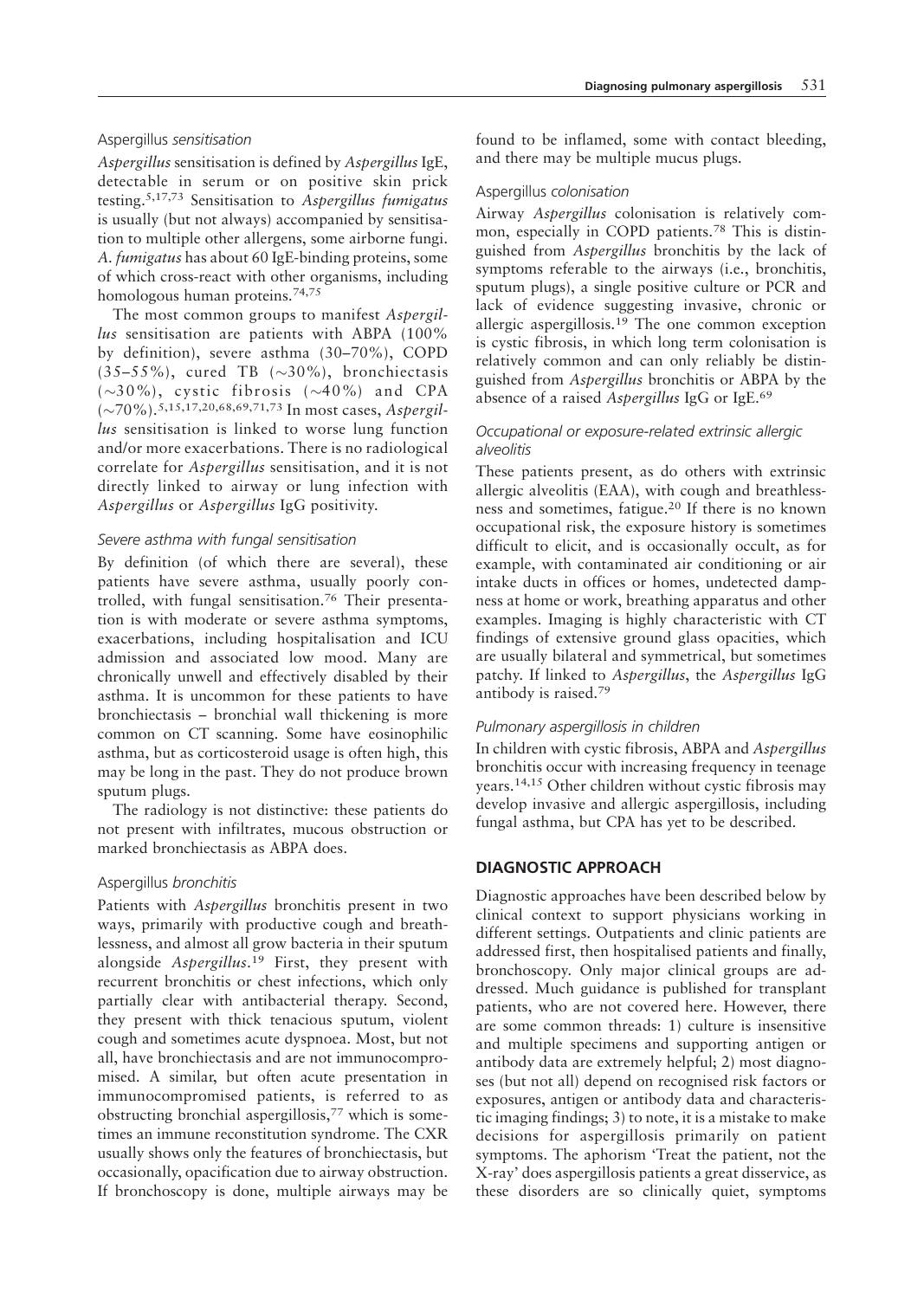| <b>Test</b>                | Invasive                         | Chronic                          | Allergic                         | Aspergillus<br>bronchitis |
|----------------------------|----------------------------------|----------------------------------|----------------------------------|---------------------------|
| <b>Respiratory samples</b> |                                  |                                  |                                  |                           |
| Fungal culture             |                                  | $\sqrt{\sqrt{2}}$                | $\sqrt{}$                        | $\sqrt{\sqrt{}}$          |
| Microscopy                 |                                  |                                  |                                  |                           |
| Antigen                    | $\checkmark\checkmark\checkmark$ | $\checkmark\checkmark\checkmark$ |                                  |                           |
| Aspergillus PCR            | $\sqrt{\sqrt{}}$                 | $\sqrt{}$                        | $\sqrt{}$                        | $\sqrt{\sqrt{}}$          |
| <b>Blood</b>               |                                  |                                  |                                  |                           |
| Antigen                    | $\sqrt{}$                        |                                  |                                  |                           |
| IgG antibody               |                                  | $\checkmark\checkmark\checkmark$ | $\checkmark\checkmark\checkmark$ | $\sqrt{}$                 |
| IqE antibody               |                                  | $\sqrt{}$                        | $\checkmark\checkmark$           |                           |
| Beta-D-glucan              | $\sqrt{3}$                       | $\sqrt{3}$                       |                                  |                           |

Figure 3 Summary of diagnostic tests for pulmonary aspergillosis and their overall utility, excluding imaging and histopathology.\*  $\sqrt{ } =$  <35% sensitive;  $\sqrt{ } = 35-75$ % sensitive; and  $\sqrt{C}$  = >75% sensitive. PCR = polymerase chain reaction; Ig = immunoglobulin.

alone are a poor guide to severity or improvement in most cases. A summary diagnostic approach by disease is shown in Figure 3.

#### TB clinics

CPA may 1) mimic TB  $(>20\%$  of HIV-negative pulmonary TB);<sup>80</sup> 2) be a co-infection with TB during treatment  $(\sim 10\%);$ <sup>81,82</sup> or 3) follow TB, mostly in those left with cavities (6.5% per year, if residual cavity).3,4,83 Haemoptysis, lack of fever, radiological features of pleural thickening or thick-walled cavities and surrounding infiltrates are all clues to the diagnosis of CPA (Figure 4). Empirical dual therapy with an azole and rifampicin is ill-advised because of the profound drug interactions. Aspergillus IgG testing is crucial,84 and the diagnosis of CPA is supported by positive microscopy, culture and PCR from sputum or antigen from bronchoscopy.

#### Asthma clinics

In patients who are struggling, recently had an exacerbation or who have bronchiectasis, the key test is the Aspergillus IgE or skin prick test,<sup>16</sup> supported by an Aspergillus IgG, a total IgE and respiratory fungal culture or PCR (Figure 4). The most common forms of aspergillosis in asthma are ABPA, severe asthma with fungal sensitisation and Aspergillus bronchitis.

#### Cystic fibrosis

This is very similar to asthma, except that all patients with cystic fibrosis have bronchiectasis, and Aspergillus bronchitis is as common as ABPA.14,15,69 Aspergillus colonisation is also common. Aspergillus sensitisation alone is linked to worse lung function.

#### Chronic obstructive pulmonary disease

Currently, it is not routine practice to actively seek any form of aspergillosis in COPD outpatients. Knowledge of sensitisation and whether patients are colonised adds a layer of understanding as to why individual patients are either very breathless or frequent exacerbators.5,17,18 There is no direct evidence base currently for treating such patients, unless Aspergillus bronchitis can be diagnosed, although patients with fungal asthma do respond to antifungal agents. Colonised COPD patients may be



**Figure 4** Diagnosis of CPA and fungal asthma.  $CT =$ computed tomography; SAFS = severe asthma with fungal sensitisation;  $ABPA =$  allergic bronchopulmonary aspergillosis;  $CPA =$  chronic pulmonary aspergillosis;  $Ig = \text{immunoglobin}$ .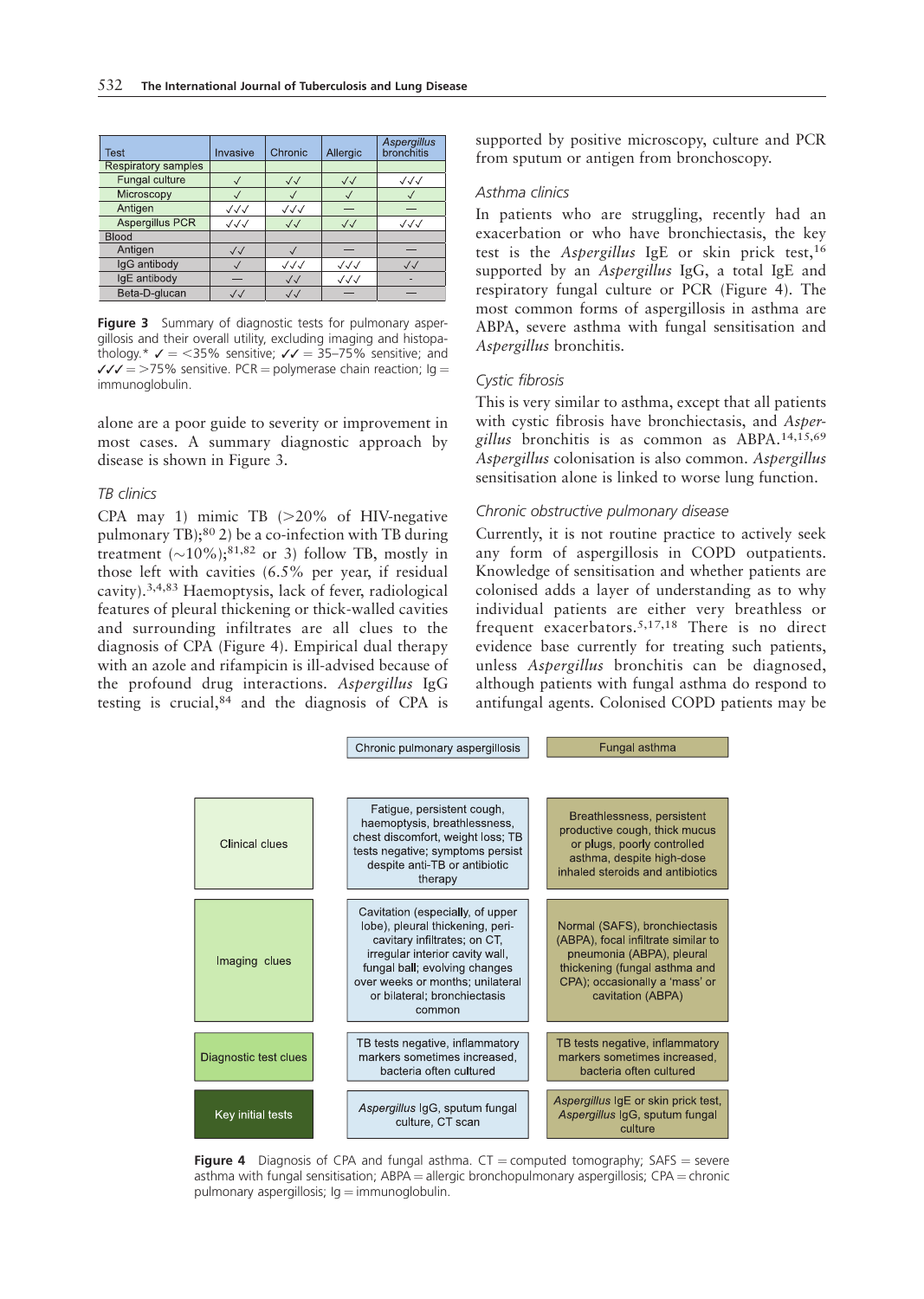more at risk of developing invasive aspergillosis, as is the case with leukaemia and transplant patients, but again this is not proven.

Both invasive and chronic aspergillosis occur in patients admitted to hospital with COPD.<sup>5</sup> Positive culture(s) of Aspergillus is found in up to 20% on admission (with two samples submitted), and 22– 67% reflect invasive aspergillosis, the remainder colonisation.85,86 Clues to the diagnosis of aspergillosis include bilateral shadows, nodules, cavitation and recalcitrant wheeze (consider tracheobronchitis). Serum Aspergillus IgG and possibly glucan are useful in supporting a diagnosis of aspergillosis.

# Intensive care units

Medical ICU patients are at risk of invasive aspergillosis for multiple reasons, including underlying respiratory disease, compensatory anti-inflammatory response syndrome (CARS) and its accompanying immune deficits,<sup>87</sup> and medications such as corticosteroids. The baseline incidence of invasive aspergillosis in the ICU is 1–12%, but severe influenza or Covid-19 can push the incidence up to 8–25%.24–28 Cultures from bronchoscopy or tracheal aspirates are  $\sim$ 40% sensitive, and colonisation is as frequent as infection. BAL and *Aspergil*lus antigen increases sensitivity to  $\sim 90\%$ , <sup>38</sup> and in some studies up to 30% of serum antigen is positive.<sup>88</sup> Glucan may also be positive,<sup>28</sup> but not specific for aspergillosis, as it also indicates deep Candida infection and Pneumocystis pneumonia. Tracheobronchial aspergillosis is more common than is generally realised, requiring direct inspection for diagnosis.<sup>61</sup> Bronchoscopy in the first 48 h of admission with culture, microscopy and Aspergillus antigen testing, repeated after 7–10 days, is the optimal diagnostic approach. In Covid-19 and influenza patients, inspection of the airways and Aspergillus antigen on BAL are the most helpful diagnostic approaches.24,27,28

# Leukaemia and other haematological disorders

Neutropenia (along with monocytopenia and thrombocytopenia), corticosteroid use and phagocyte dysfunction all contribute to the risk of invasive aspergillosis.<sup>21</sup> Prophylaxis with mould-active antifungals such as posaconazole is commonly used in the highest-risk patients. In those not on such prophylaxis, serum Aspergillus antigen and serum of blood PCR have a high sensitivity, but only PCR is sensitive in those on prophylaxis.46,58 Presumptive infection is often highlighted by CT of the chest or sinuses. BAL is the best sample for diagnosis. Glucan is more useful in those without profound neutropenia.

# Lung cancer

The optimal approach for diagnosis in these patients

has not been well studied. As many cases are probably sub-acute invasive, Aspergillus IgG testing may alert clinicians to infection, and prompt a bronchoscopy and BAL testing for microscopy, culture and Aspergillus antigen and PCR. Biopsy of abnormal areas is likely to be diagnostic.

### Outpatient bronchoscopy

Bronchoscopy sometimes yields surprise findings, and all forms of aspergillosis can be diagnosed using bronchoscopy. Where it is possible, biopsy with fungal tissue stains are diagnostic of invasive and tracheobronchial disease. Thick mucus should be submitted for histopathology or cytology, as well as direct microscopy and culture, and additional samples sent for Aspergillus culture, antigen and PCR.

# FUTURE PERSPECTIVES

Aspergillosis, like most fungal infections, is an unusual infection, but extremely important for the patient's survival and well-being. A high level of awareness is critical, especially as 'routine microbiology' is so often negative, and imaging is only occasionally specific. For life-threatening, invasive aspergillosis, speed is of the essence. Time to result should be less than 48 h, and preferably shorter. Send away tests for this disease should all be 'stat'. This urgency is not as important for chronic and allergic aspergillosis, but again 'routine microbiology' is of little help.

In future, better risk assessment tools may support early empirical therapy and confirmatory diagnosis. Such tools could include genetic assays in, for example, well-recognised, high-risk groups such as acute myeloid leukaemia, haematopoetic stem cell transplant recipients,<sup>89</sup> TB and severe asthma. Recent major advances in diagnostic test performance and speed need to fully leveraged by clinicians to improve the currently poor outcomes for too many patients globally.

#### Acknowledgements

I am indebted to several colleagues who commented on the manuscript, including D Perlin, C MacDonald, D Emery, E Hammond, A Alastruey-Izquierdo and J L Rodriguez-Tudela.

This work was funded in part by the Medical Research Council (MRC) Newton Grant (MR/P017622/1) and the National Institute for Health Research Manchester Biomedical Research Centre, Manchester, UK. The publication of this article was supported by United Kingdom–Indonesia Joint Partnership on Infectious Diseases (MRC, Newton Fund, Ristekdikti; MRC grant number MR/ S019898/1) and a Ristekdikti Grant (no NKB-282/UN2.RST/ HKP.05.00/2020).

Potential conflict of interest: DWD and family members hold Founder shares in F2G Ltd, a University of Manchester spin-out antifungal discovery company. DWD acts or has recently acted as a consultant to Pulmatrix (Lexington, MA, USA), Pulmocide (London, UK), Zambon (Bresso, Italy), iCo Therapeutics (Vancouver, BC, Canada), Mayne Pharma (Raleigh, NC, USA), Biosergen (Trondheim, Norway), Bright Angel Therapeutics (Toronto, ON,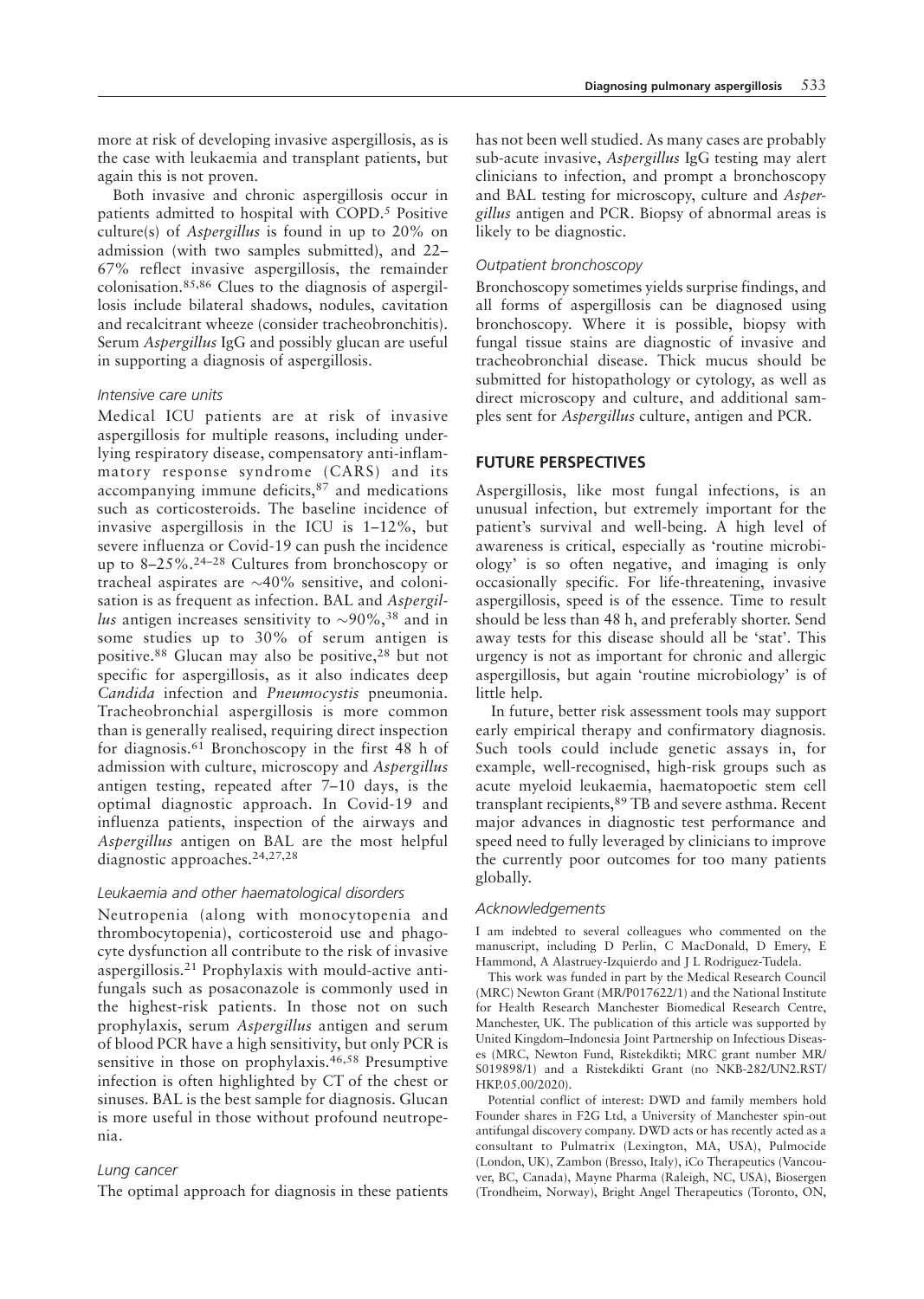Canada) and Cipla (Mumbai, India) and Pfizer (Groton, CT, USA). He sits on the Data and Safety Monitoring Board for a SARS CoV2 vaccine trial. In the last 3 years, he has been paid for talks on behalf of Dynamiker (Tianjin, China), Hikma (Amman, Jordan), Gilead (Foster City, CA, USA), Merck (Kenilworth, NJ, USA), Mylan (now Viatris) (Mumbai, India) and Pfizer . He is a longstanding member of the Infectious Disease Society of America Aspergillosis Guidelines Group, the European Society for Clinical Microbiology and Infectious Diseases Aspergillosis Guidelines Group.

#### References

- 1 Lass-Flörl C, et al. Pulmonary Aspergillus colonization in humans and its impact on management of critically ill patients. Br J Haematol 1999; 104(4): 745–747.
- 2 Denning DW. Community acquired Aspergillus pneumonia and/or pneumonitis. The Aspergillus Website. Macclesfield, UK: Fungal Infection Trust, 2015. https://www.aspergillus.org. uk/new\_treatment/community-acquired-aspergilluspneumonia-and-or-pneumonitis Accessed January 2021.
- 3 Denning DW, Pleuvry A, Cole DC. Global burden of chronic pulmonary aspergillosis as a sequel to tuberculosis. Bull World Health Organ 2011; 89: 864–872.
- 4 Bongomin F. Post-tuberculosis chronic pulmonary aspergillosis: an emerging public health concern. PLoS Pathog 2020; 16(8): e1008742.
- 5 Hammond EE, et al. The global impact of Aspergillus infection on COPD. BMC Pulm Med 2020; 20: 241.
- 6 Denning DW, Pleuvry A, Cole DC. Global burden of chronic pulmonary aspergillosis complicating sarcoidosis. Eur Respir J 2013; 41(3): 621–626.
- 7 Uzunhan Y, et al. Chronic pulmonary aspergillosis complicating sarcoidosis. Eur Respir J 2017; 49(6): 1602396.
- 8 Shin SH, et al. Incidence and risk factors of chronic pulmonary aspergillosis development during long-term follow-up after lung cancer surgery. J Fungi (Basel) 2020; 6(4): 271.
- 9 Lowes D, et al. Progression from asthma to ABPA to chronic pulmonary aspergillosis. Resp Med 2015; 109: 1509–1515.
- 10 Smith N, Denning DW. Underlying pulmonary disease frequency in patients with chronic pulmonary aspergillosis. Eur Resp J 2011; 37: 865–872.
- 11 Denning DW, Pleuvry A, Cole DC. Global burden of ABPA in adults with asthma and its complication chronic pulmonary aspergillosis. Med Mycol 2013; 51: 361–370.
- 12 Agarwal R, Denning DW, Chakrabarti A. Estimation of the burden of chronic and allergic pulmonary aspergillosis in India. PLoS One 2014; 9: e114745.
- 13 Kumari J, et al. Prevalence and risk factors of allergic bronchopulmonary aspergillosis and Aspergillus sensitization in children with poorly controlled asthma. J Trop Pediatr 2020; 66(3): 275–283.
- 14 Manti S, et al. Allergic bronchopulmonary aspergillosis in children. Pediatr Allergy Immunol 2020; 31 (Suppl 26): 20–22.
- 15 Lattanzi C, et al. Allergic bronchopulmonary aspergillosis in children with cystic fibrosis: an update on the newest diagnostic tools and therapeutic approaches. Pathogens 2020; 9(9): 716.
- 16 Rapeport WG, Ito K, Denning DW. The role of antifungals in the management of patients with severe asthma. Clin Transl Allergy 2020; 10: 46.
- 17 Tiew PY, et al. Environmental fungal sensitisation associates with poorer clinical outcomes in COPD. Eur Respir J 2020; 56(2): 2000418.
- 18 Wu Y, et al. Respiratory Aspergillus colonization was associated with relapse of acute exacerbation in patients with chronic obstructive pulmonary disease: Analysis of data from a retrospective cohort study. Front Med May 2021; 8: 640289.
- 19 Prats JAGG, Denning DW. Aspergillus bronchitis. The Aspergillus Website. Macclesfield, UK Fungal Infection Trust,

2016. https://www.aspergillus.org.uk/new\_treatment/ aspergillus-bronchitis/ Accessed January 2021.

- 20 Al-Alawi A, Ryan CF, Flint JD, Müller NL. Aspergillus-related lung disease. Can Respir J 2005; 12(7): 377–387.
- 21 Danion F, et al. Why are so many cases of invasive aspergillosis missed? Med Mycol 2019; 57(Suppl): S94–S103.
- 22 Chen CY, et al. Clinical characteristics and treatment outcomes of pulmonary invasive fungal infection among adult patients with hematological malignancy in a medical centre in Taiwan, 2008–2013. J Microbiol Immunol Infect 2020; 53(1): 106–114.
- 23 Ghez D, et al. Early-onset invasive aspergillosis and other fungal infections in patients treated with ibrutinib. Blood 2018; 131: 1955–1959.
- 24 Schauwvlieghe AFAD, et al. Invasive aspergillosis in patients admitted to the intensive care unit with severe influenza: a retrospective cohort study. Lancet Respir Med 2018; 6: 782– 792.
- 25 Loughlin L, et al. Pulmonary aspergillosis in patients with suspected ventilator-associated pneumonia in UK intensive care units. Am J Respir Crit Care Med 2020; 202: 1125–1132.
- 26 Chen L, et al. Invasive pulmonary aspergillosis in immunocompetent patients hospitalised with influenza Arelated pneumonia: a multicenter retrospective study. BMC Pulm Med 2020; 20(1): 239.
- 27 Waldeck F, et al. Influenza-associated aspergillosis in criticallyill patients-a retrospective bicentric cohort study. Eur J Clin Microbiol Infect Dis 2020; 39(10): 1915–1923.
- 28 Armstrong-James D, et al. Confronting and mitigating the risk of COVID-19 associated pulmonary aspergillosis (CAPA). Eur Resp J 2020; 56: 2002554.
- 29 Yan X, et al. Clinical characteristics of 45 patients with invasive pulmonary aspergillosis: Retrospective analysis of 1711 lung cancer cases. Cancer 2009; 115(21): 5018–5025.
- 30 Hung ML, et al. Invasive aspergillosis in patients with systemic lupus erythematosus: a retrospective study on clinical characteristics and risk factors for mortality. Lupus 2018; 27(12): 1944–1952.
- 31 Wang LR, et al. Invasive fungal disease in systemic lupus erythematosus: a systematic review of disease characteristics, risk factors, and prognosis. Semin Arthritis Rheum 2014; 44(3): 325–330.
- 32 Chen J, et al. Risk factors for invasive pulmonary aspergillosis and hospital mortality in acute-on-chronic liver failure patients: a retrospective-cohort study. Int J Med Sci 2013; 10(12): 1625– 1631.
- 33 Bae S, et al. Invasive pulmonary aspergillosis in patients with severe fever with thrombocytopenia syndrome. Clin Infect Dis 2020; 70(7): 1491–1494.
- 34 Antinori S, et al. Trends in the post mortem diagnosis of opportunistic invasive fungal infections in patients with AIDS: a retrospective study of 1,630 autopsies performed between 1984 and 2002. Am J Clin Pathol 2009; 132(2): 221–227.
- 35 Denis B, et al. Relevance of EORTC criteria for the diagnosis of invasive aspergillosis in HIV-infected patients, and survival trends over a 20-year period in France. Clin Infect Dis 2015; 61: 1273–1280.
- 36 Horvath JA, Dummer S. The use of respiratory-tract cultures in the diagnosis of invasive pulmonary aspergillosis. Am J Med 1996; 100: 171–178.
- 37 Tarrand JJ, et al. Diagnosis of invasive septate mold infections. A correlation of microbiological culture and histologic or cytologic examination. Am J Clin Pathol 2003; 119: 854–858.
- 38 Meersseman W, et al. Galactomannan in bronchoalveolar lavage fluid: a tool for diagnosing aspergillosis in intensive care unit patients. Am J Respir Crit Care Med 2008; 177: 27–34.
- 39 Vergidis P, et al. High-volume culture and quantitative real-time PCR for the detection of Aspergillus in sputum. Clin Microbiol Infect 2020; 26: 935–940.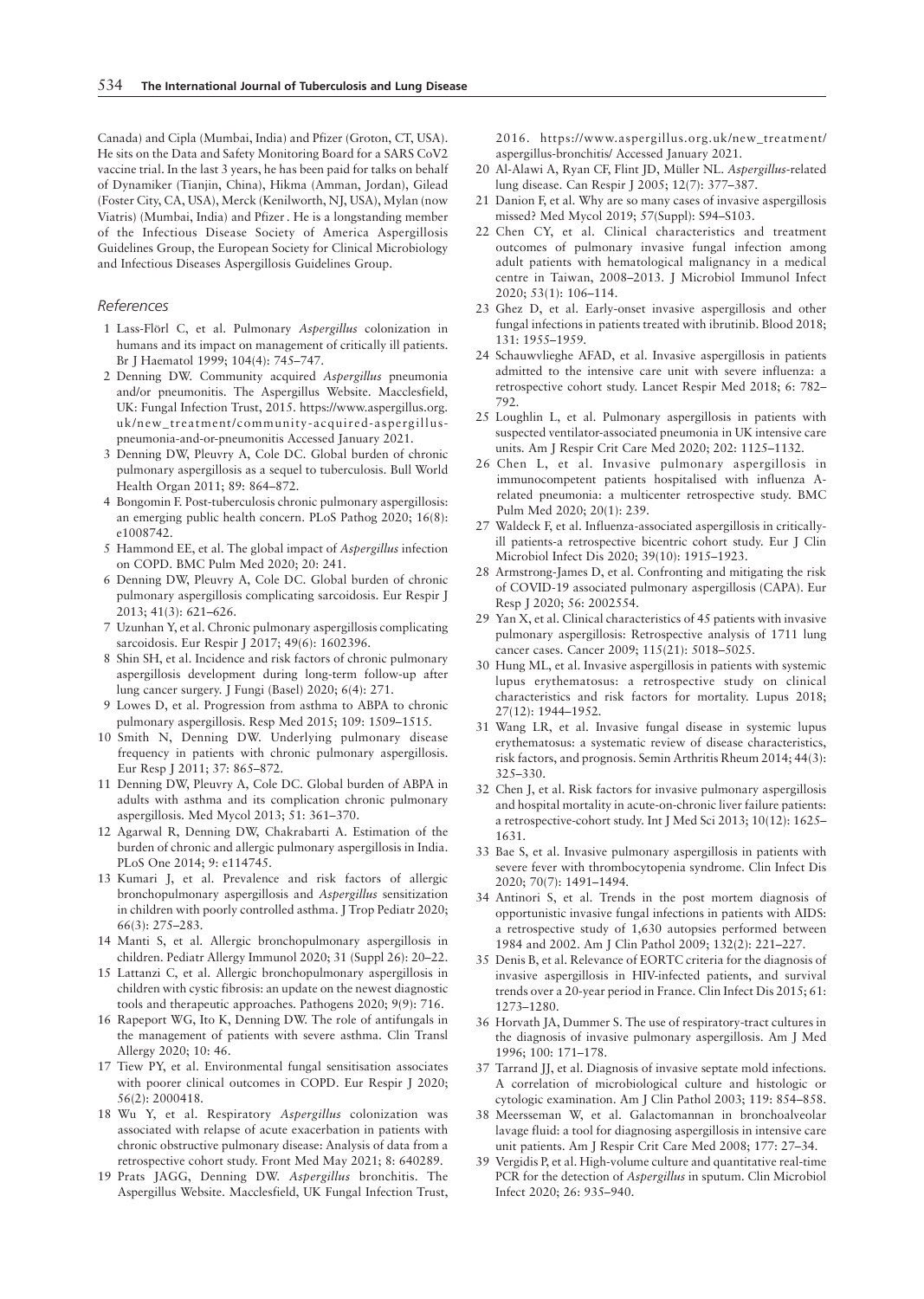- 40 Fraczek MG, et al. Volume dependency for culture of fungi from respiratory secretions and increased sensitivity of Aspergillus quantitative PCR. Mycoses 2014; 57: 69–78.
- 41 Chakrabarti A, et al. Eight-year study of allergic bronchopulmonary aspergillosis in an Indian teaching hospital. Mycoses 2002; 45: 295–299.
- 42 Wrench C, et al. Reduced clearance of fungal spores by chronic obstructive pulmonary disease GM-CSF- and M-CSF-derived macrophages. Am J Respir Cell Mol Biol 2018; 58(2): 271–273.
- 43 Greub G, Bille J. Aspergillus species isolated from clinical specimens: suggested clinical and microbiological criteria to determine significance. Clin Microbiol Infect 1998; 4(12): 710– 716.
- 44 Khot PD, et al. Development and optimization of quantitative PCR for the diagnosis of invasive aspergillosis with bronchoalveolar lavage fluid. BMC Infect Dis 2008; 8: 73.
- 45 Duthie R, Denning DW. Aspergillus fungemia. Two cases and review. Clin Infect Dis 1995; 20: 598–605.
- 46 Lass-Flörl C. How to make a fast diagnosis in invasive aspergillosis. Med Mycol 2019; 57(Suppl): S155–S160.
- 47 Schelenz S, et al. British Society for Medical Mycology: diagnostic standards for the management of serious fungal diseases. Lancet Infect Dis 2015; 15: 461–474.
- 48 Izumikawa K, et al. Bronchoalveolar lavage galactomannan for the diagnosis of chronic pulmonary aspergillosis. Med Mycol 2012; 50(8): 811–817.
- 49 Fayemiwo S, et al. Comparative performance of Aspergillus galactomannan ELISA and PCR in sputum from patients with ABPA and CPA. J Microbiol Method 2017; 140: 32–39.
- 50 Jenks JD, et al. The Aspergillus lateral flow assay for the diagnosis of invasive aspergillosis: an update. Curr Fungal Infect Rep 2020 Dec 4: 1-6. doi: 10.1007/s12281-020-00409-z. Online ahead of print.
- 51 Bouza Santiago E, et al. Comparison of the performance of two galactomannan detection tests: platelia galactomannan (Bio-Rad) and galactomannan virclia (Vircell) European Conference on Clinical Microbiology and Infectious Diseases, Paris, France, 1 July 2020. https://www.aspergillus.org.uk/ conference\_abstracts/comparison-of-the-performance-of-twogalactomannan-detection-tests-platelia-galactomannan-biorad-and-galactomannan-virclia-vircell/ Accessed January 2021.
- 52 Denning DW, et al. Chronic pulmonary aspergillosis rationale and clinical guidelines for diagnosis and management. Eur Resp J 2016; 47: 45–68.
- 53 Ma X, et al. Prospective study of the serum Aspergillus-specific IgG, IgA and IgM assays for chronic pulmonary aspergillosis diagnosis. BMC Infect Dis 2019; 19: 694.
- 54 Stucky Hunter ES, Richardson MD, Denning MD. Evaluation of LD Bio Aspergillus ICT lateral flow assay for IgG and IgM antibody detection in chronic pulmonary aspergillosis. J Clin Microbiol 2019; 57: e00538-19.
- 55 Baxter CG, et al. Performance of two Aspergillus IgG EIA assays compared to the precipitation technique in chronic and allergic aspergillosis. Clin Microbiol Infect 2013; 19: e197– 204.
- 56 Stucky Hunter E, et al. Effect of patient immunodeficiencies on the diagnostic performance of serological assays to detect Aspergillus-specific antibodies in chronic pulmonary aspergillosis. Resp Med 2021 [In Press].
- 57 Morton CO, et al. Determining the analytical specificity of PCR-based assays for the diagnosis of IA: what is aspergillus? Med Mycol 2017; 55(4): 402–413.
- 58 Egger M, et al. Blood Aspergillus PCR: the good, the bad, and the ugly. J Fungi (Basel) 2020; 6(1): 18.
- 59 Harrison E, et al. Aspergillus DNA contamination in blood collection tubes. Diagn Microbiol Infect 2010; 67: 392–394.
- 60 Langridge PJ, Sheehan RL, Denning DW. Microbial yield from physiotherapy assisted sputum production in respiratory outpatients. BMC Pulm Med 2016; 16: 23.
- 61 Yazıcıoğlu Moçin O, et al. Bronchoscopy as an indicator of tracheobronchial fungal infection in non-neutropenic intensivecare unit patients. Clin Microbiol Infect 2013; 19(3): E136– 141.
- 62 Peghin M, et al. Unusual forms of subacute invasive pulmonary aspergillosis in patients with solid tumors. J Infect 2014; 69(4): 387–395.
- 63 Henzler C, et al. Diagnostic performance of contrast enhanced pulmonary computed tomography angiography for the detection of angioinvasive pulmonary aspergillosis in immunocompromised patients. Sci Rep 2017; 7(1): 4483.
- 64 Muldoon EG, et al. Aspergillus nodules; another presentation of chronic pulmonary aspergillosis. BMC Pulm Med 2016; 16: 123.
- 65 Lowes D, et al. Predictors of mortality in chronic pulmonary aspergillosis. Eur Resp J 2017; 49: 1601062.
- 66 Roberts CM, Citron KM, Strickland B. Intrathoracic aspergilloma: role of CT in diagnosis and treatment. Radiology 1987; 165(1): 123–128.
- 67 Kosmidis C, et al. Chronic fibrosing pulmonary aspergillosis: a cause of "destroyed lung" syndrome. Infect Dis (Lond) 2017; 49: 296–301.
- 68 Mou Y, et al. A retrospective study of patients with a delayed diagnosis of allergic bronchopulmonary aspergillosis/allergic bronchopulmonary mycosis. Allergy Asthma Proc 2014; 35(2): e21–26.
- 69 Delfino E, et al. Respiratory fungal diseases in adult patients with cystic fibrosis. Clin Med Insights Circ Respir Pulm Med 2019; 13: 1179548419849939.
- 70 Gamaletsou MN, et al. F508del CFTR gene mutation in patients with allergic bronchopulmonary aspergillosis. J Asthma 2018; 55: 837–843.
- 71 Asano K, et al. New clinical diagnostic criteria for allergic bronchopulmonary aspergillosis/mycosis and its validation. J Allergy Clin Immunol 2021; 147(4): 1261–1268.e5.
- 72 Agarwal R, et al. Pictorial essay: Allergic bronchopulmonary aspergillosis. Indian J Radiol Imaging. 2011; 21(4): 242–252.
- 73 Sehgal IS, et al. Sensitization to A. fumigatus in subjects with noncystic fibrosis bronchiectasis. Mycoses 2021; 64(4): 412–419.
- 74 Bowyer P, Denning DW. Genomic analysis of allergen genes in Aspergillus spp: the relevance of genomics to everyday research. Med Mycol 2007; 45: 17–26.
- 75 Glaser AG, et al. Auto- and cross-reactivity to thioredoxin allergens in allergic bronchopulmonary aspergillosis. Allergy 2008; 63(12): 1617–1623.
- 76 Denning DW, et al. The link between fungi and asthma a summary of the evidence. Eur Resp Journal 2006; 27: 615–626.
- 77 Denning DW, et al. Pulmonary aspergillosis in AIDS. N Engl J Med 1991; 324: 654–662.
- 78 Gago S, Denning DW, Bowyer P. Pathophysiological aspects of Aspergillus colonization in disease. Med Mycol 2019; 57 (Suppl 2): S219–S227.
- 79 Sterclova M, Vasakova M, Metlicka M. Significance of specific IgG against sensitizing antigens in extrinsic allergic alveolitis: serological methods in EAA. Rev Port Pneumol 2011; 17(6): 253–259.
- 80 Oladele RO, et al. Chronic pulmonary aspergillosis as a cause of smear-negative TB and/or TB treatment failure in Nigerians. Int J Tuberc Lung Dis 2017; 21: 1056–1061.
- 81 Setianingrum F, et al. Evaluation and comparison of automated and manual ELISA for diagnosis of chronic pulmonary aspergillosis (CPA) in Indonesia. Diagn Microbiol Infect Dis 2020; 98: 115124.
- 82 Kwizera R, et al. Elevated Aspergillus-specific antibody levels among HIV infected Ugandans with pulmonary tuberculosis. BMC Pulm Med 2017; 17: 149.
- 83 Page ID, et al. Chronic pulmonary aspergillosis commonly complicates treated pulmonary tuberculosis with residual cavitation. Eur Resp J 2019; 53: 1801184.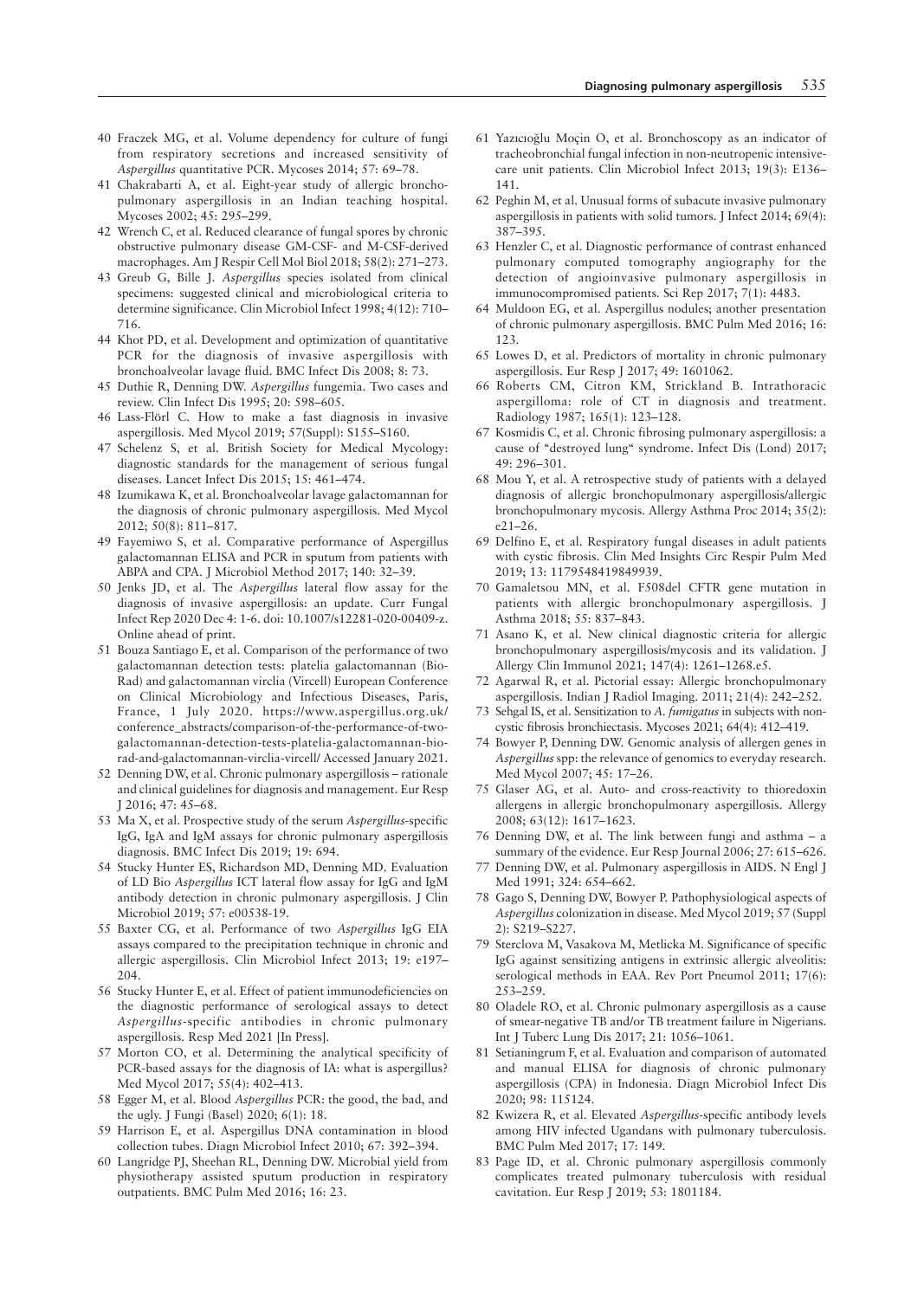- 84 Denning DW, et al. Case definition of chronic pulmonary aspergillosis in resource-constrained settings. Emerg Infect Dis 2018; 24(8):e171312.
- 85 Guinea J, et al. Pulmonary aspergillosis in patients with chronic obstructive pulmonary disease: incidence, risk factors, and outcome. Clin Microbiol Infect 2010; 16(7): 870–877.
- 86 Xu H, et al. Invasive pulmonary aspergillosis in patients with chronic obstructive pulmonary disease: a case control study from China. Clin Microbiol Infect 2012; 18(4): 403–408.
- 87 Ward NS, Casserly B, Ayala A. The compensatory antiinflammatory response syndrome (CARS) in critically ill patients. Clin Chest Med 2008; 29(4): 617–625, viii.
- 88 Dabas Y, Mohan A, Xess I. Serum galactomannan antigen as a prognostic and diagnostic marker for invasive aspergillosis in heterogeneous medicine ICU patient population. PLoS One 2018; 13(4): e0196196.
- 89 White PL, Parr C, Barnes RA. Predicting invasive aspergillosis in hematology patients by combining clinical and genetic risk factors with early diagnostic biomarkers. J Clin Microbiol 2017; 56(1): e01122-17.